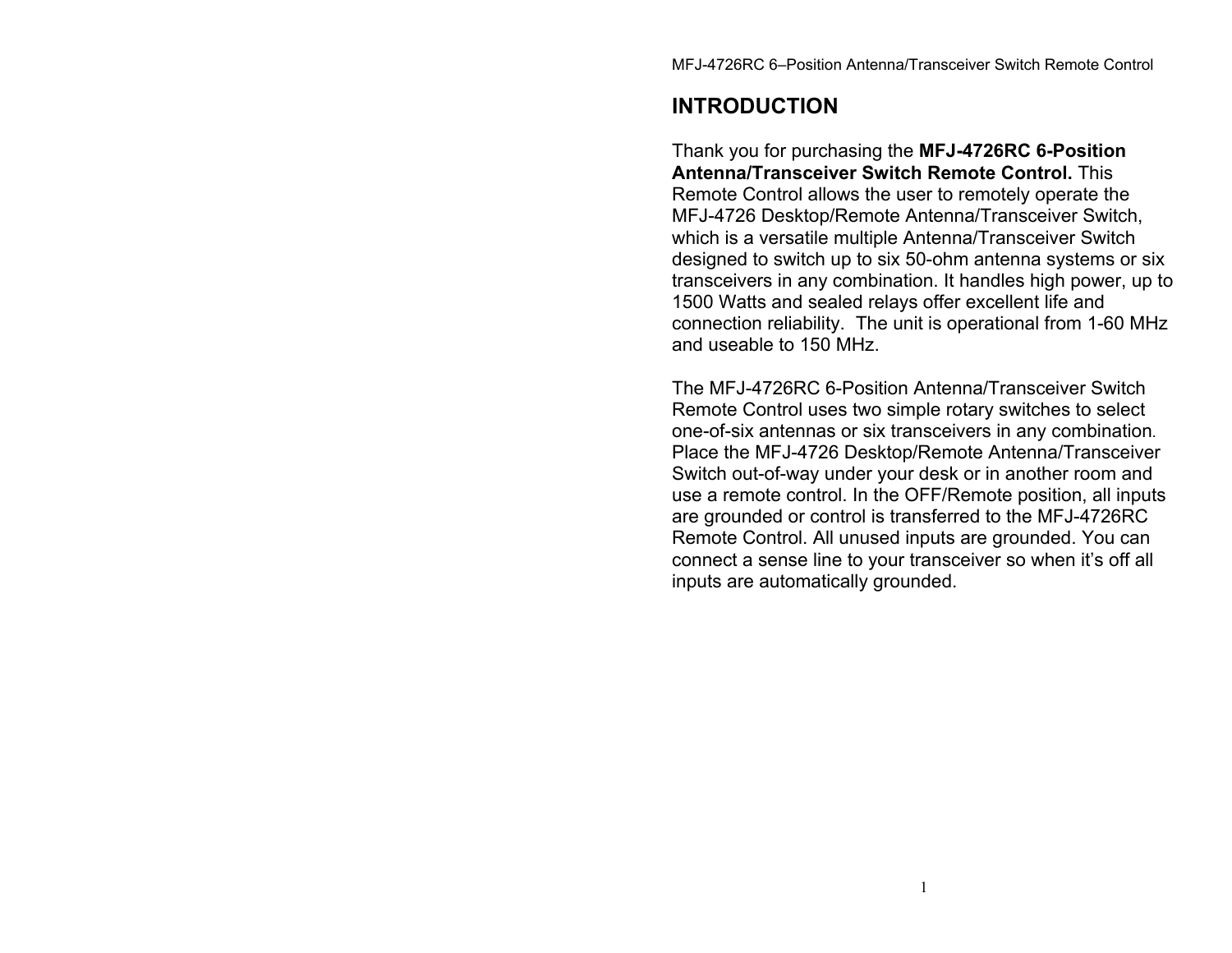## **INSTALLATION**

- 1. See the MFJ-4726 Instruction manual for complete instructions.
- 2. The unit can be located at any convenient location, as long as it is not exposed to moisture. It should be grounded to the station ground, and preferably powered from a separate wall adaptor.
- 3. Connect your antennas to the SO-239 coax connectors numbered 1-6. Note which antenna is connected to each connector.
- 4. Connect your transceivers to the SO-239 coax connectors labeled A-F. Note which transceiver is connected to each connector.
- 5. Connect a feedline from the TRANSMITTER COMMON connector to the ANTENNA COMMON connector.
- 6. Connect the station ground to the GROUND connector.
- 7. When using the MFJ-4726RC Remote Control, connect a RJ-45 modular jack from the remote control to the ANTENNA REMOTE jack on the back of the unit and connect a RJ-45 modular jack from the remote control to the TRANSMITTER REMOTE jack on the back of the unit using a CAT-5 cable.
- 6. If your Transceiver is equipped with a Radio Sense jack, you may connect it to the Remote Control using a RCA plug so when your Transceiver is off, all inputs are automatically grounded.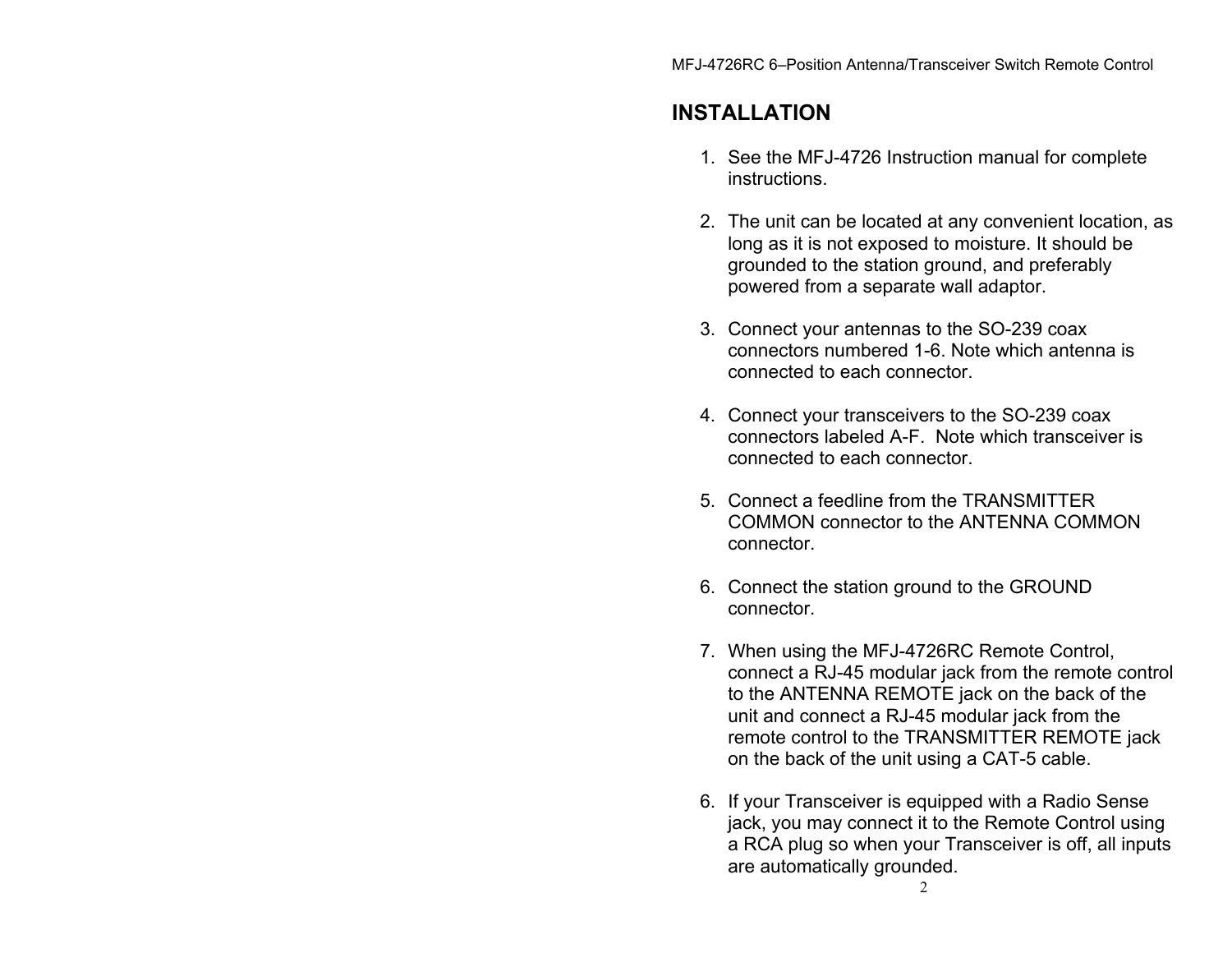## **OPERATION**

1. Connect the 2.1mm plug DC power supply to the Remote Control. The supply must be capable of supplying 300mA continuous at 12-15 volts DC. This unit is polarity sensitive. It requires the following power connection:



The sleeve is negative, and can be grounded or floated at the power supply. The center pin is positive, and MUST be ground isolated.

- 2. Rotate the Selector Knob on the MFJ-4726 Desktop/Remote Antenna/Transceiver Switch to the OFF/Remote position.
- 3. Rotate the Selector Knobs on the Remote Control to choose the desired antenna and transceiver. The switch positions are numbered and lettered on the front of the control panel and a space is provided to pencil in the designation for each antenna and transceiver.

**IMPORTANT:** NEVER switch antennas with RF power applied to the Master feedline. Damage to the switching contacts may result from "hot-switching".